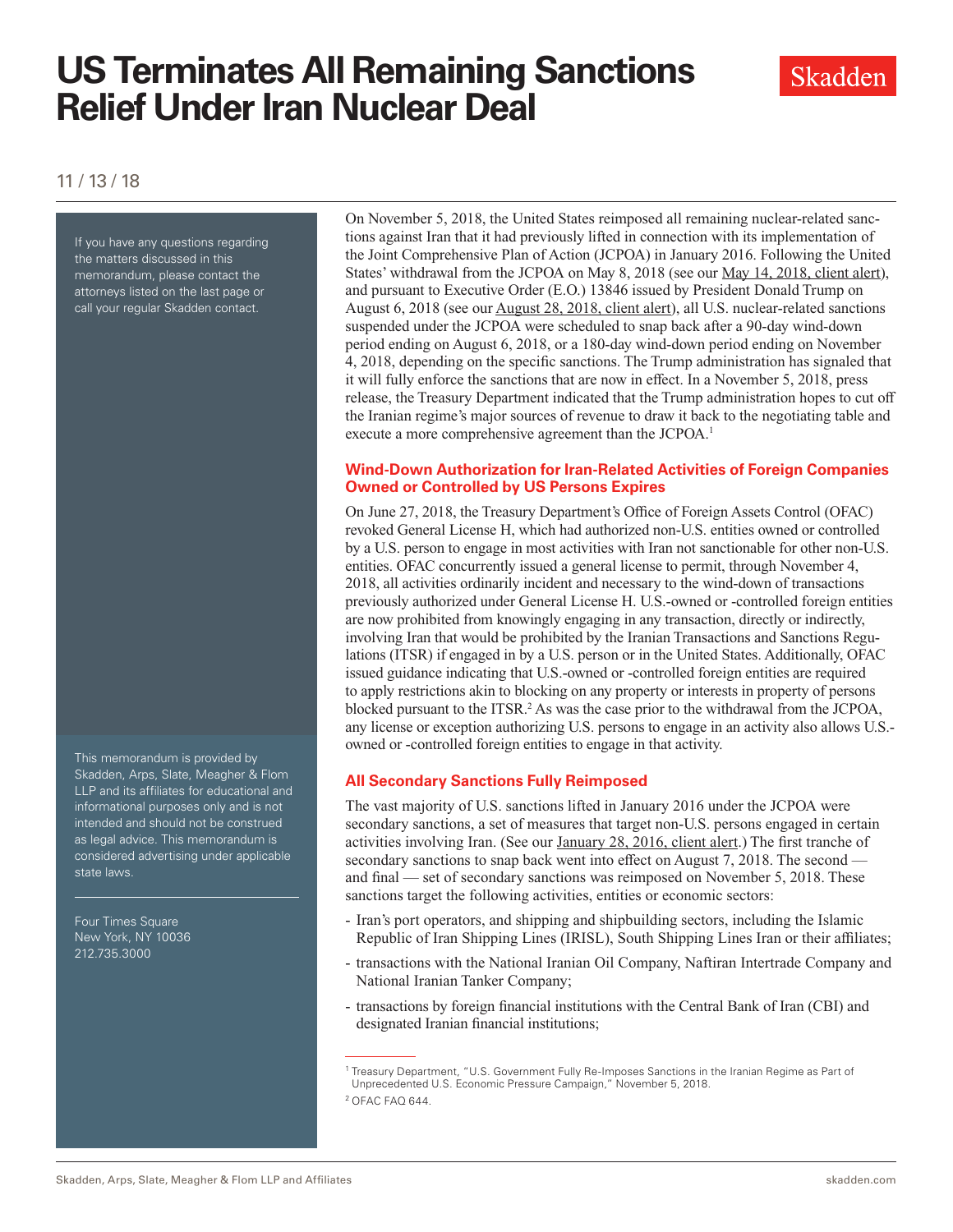## **US Terminates All Remaining Sanctions Relief Under Iran Nuclear Deal**

- the provision of specialized financial messaging services to the CBI and Iranian financial institutions designated in connection with Iran's proliferation of weapons of mass destruction or Iran's support for international terrorism;<sup>3</sup>
- the provision of underwriting services, insurance or reinsurance to Iran's shipping, ports and petroleum sectors, and certain other sanctionable activities; and
- Iran's energy sector, including the purchase, acquisition, sale, transport or marketing of petroleum, petroleum products and petrochemical products from Iran.

The consequences for non-U.S. persons engaging in activities subject to secondary sanctions vary depending on the underlying authority. Secondary sanctions may require the imposition of blocking sanctions or authorize the president to select from a menu of sanctions. Moreover, foreign financial institutions engaging in certain activities subject to secondary sanctions may be prohibited from opening or maintaining correspondent or payable-through accounts, or may face strict conditions in maintaining such accounts at U.S. financial institutions.

#### **Over 700 New SDNs, Including All Persons on the E.O. 13599 List**

On November 5, 2018, OFAC moved all persons identified on the E.O. 13599 List (which was comprised of persons meeting the definition of the terms "Government of Iran" or "Iranian financial institution") to the List of Specially Designated Nationals and Blocked Persons (SDN List), and OFAC removed the E.O. 13599 List from its website. OFAC also designated many Iranian financial institutions and other persons previously appearing on the E.O. 13599 List under other sanctions authorities, namely E.O. 13224 (relating to counterterrorism), E.O. 13382 (relating to weapons of mass destruction proliferation), and E.O. 13553 (relating to serious human rights abuses by the Government of Iran).

Going forward, persons engaged in significant transactions with individuals and entities moved from the E.O. 13599 List to the SDN List, other than nondesignated Iranian financial institutions, could be subject to secondary sanctions. Non-U.S. persons may, however, engage in business with Iranian financial institutions solely blocked pursuant to E.O. 13599 without becoming subject to secondary sanctions, unless other secondary sanctions apply or another person on the SDN List subject to secondary sanctions is involved in the transaction.4

In addition to moving hundreds of persons from the E.O. 13599 List to the SDN List, OFAC added several hundred additional persons to the SDN List. Many of these persons were previously on the SDN List prior to the JCPOA, such as IRISL, the Atomic Energy Organization of Iran, Iran Air, and their related parties, vessels and aircraft. However, OFAC also identified or designated numerous new Iranian financial institutions and other persons and added them to the SDN List. Transactions involving such persons (other than Iranian financial institutions blocked solely pursuant to E.O. 13599) now similarly present secondary sanctions risks.

#### **Nonsanctioned Trade With Iran**

Although the web of U.S. sanctions on Iran is vast and entangles many categories of business activity, not all transactions by non-U.S. persons with Iran are sanctionable. Transactions by non-U.S. persons related to the export to Iran of consumer goods are not expressly targeted by U.S. secondary sanctions. However, such transactions can nevertheless present risks and should be carefully navigated. For example, the sale of goods or the provision of services to certain sectors of Iran's economy, such as energy or shipping, could trigger secondary sanctions risk. Moreover, unless an exception applies, such transactions should not involve: certain persons on the SDN List, including the CBI or a designated Iranian financial institution; U.S. persons, or U.S.-owned or -controlled foreign entities; U.S. origin goods; or the U.S. financial system.<sup>5</sup>

In addition, transactions for the sale of agricultural commodities, food, medicine or medical devices to Iran are generally not sanctionable unless they involve persons on the SDN List that have been designated in connection with Iran's support for international terrorism or proliferation of weapons of mass destruction.<sup>6</sup> To the extent such transactions involve U.S. persons, U.S.-owned or -controlled foreign entities, U.S.-origin goods or transit the U.S. financial system, they must comply with general licenses in the ITSR and be consistent with applicable U.S. export control regulations.

#### **Guidance on Receipt of Payments After Expiration of Wind-Down Periods**

In May and August 2018, OFAC issued guidance regarding the receipt of payments by U.S. and non-U.S. persons after the conclusion of the applicable wind-down period. Specifically, OFAC previously clarified that U.S. persons and U.S.-owned or -controlled foreign entities would require a specific license from OFAC to receive any payment following the end of the relevant wind-down period for activities conducted during that period.

<sup>&</sup>lt;sup>3</sup> On November 5, 2018, SWIFT, a Belgium-based network provider that facilitates the cross-border transmission of messages regarding financial transactions, stated that it would be suspending certain Iranian banks' access to the messaging system.

<sup>4</sup> Persons subject to secondary sanctions will have a notation of "Additional Sanctions Information – Subject to Secondary Sanctions" in the SDN List entry.

<sup>5</sup> OFAC FAQ 637.

<sup>6</sup> *Id.*